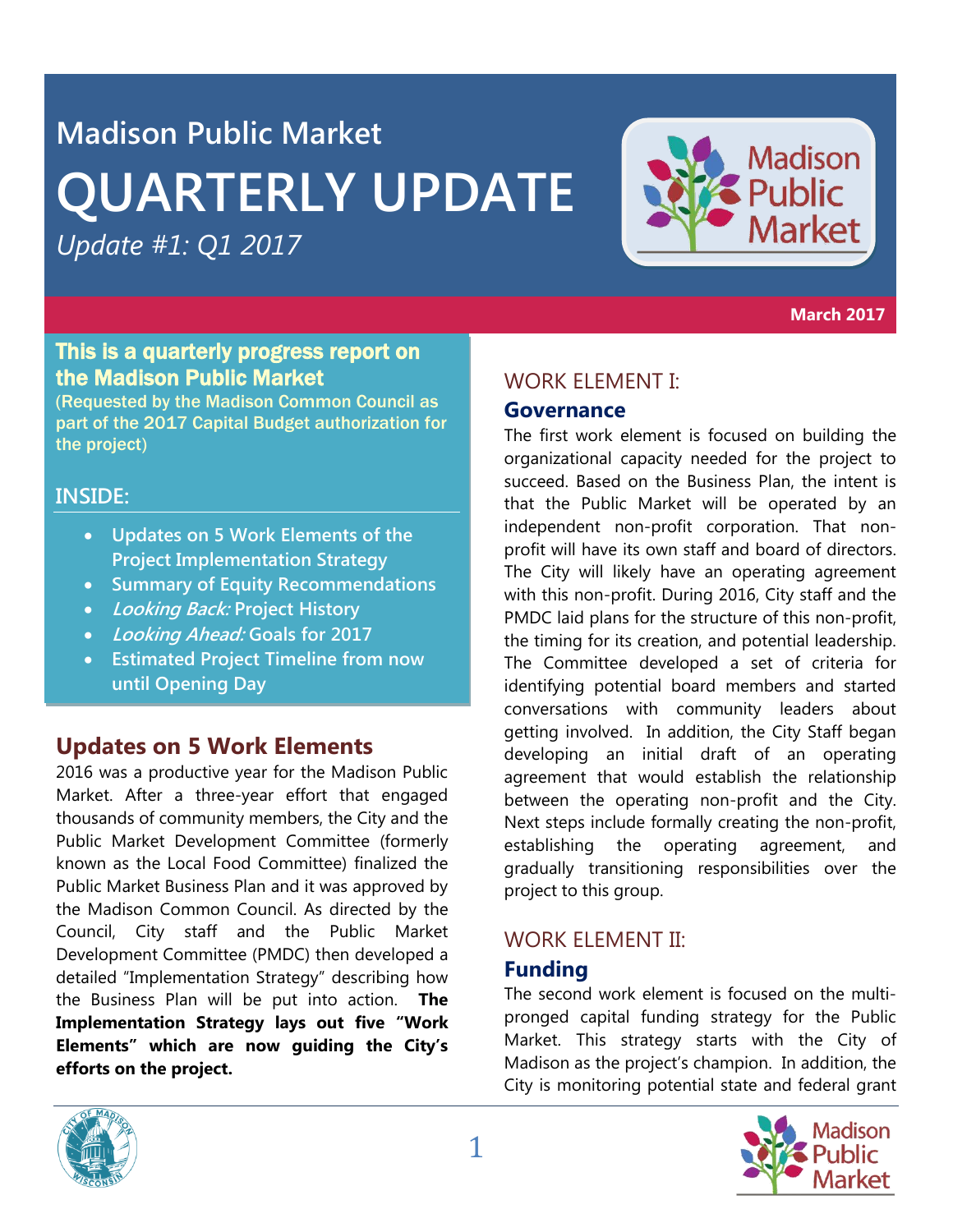programs and working closely with the Madison Region Economic Partnership (MadREP) to position the project for federal funding through the region's IMCP designation. Further, the City is pursuing New Markets Tax Credits for the project and initial conversations with tax credit investors have bene positive. Finally, the project will include a private fundraising campaign and the City is creating a feasibility analysis to better understand fundraising potential. Initial findings suggest strong support for the project, but several key things that need to be done to kick-off a successful fundraising campaign.

### WORK ELEMENT III:

### **Design**

In 2016, the design discussion expanded to embrace new opportunities. The most recent draft plans call for building the Public Market on the site of the Washington Plaza Shopping Center (formerly called the "Fiore Center"). The Public Market would be the central feature of a broader mixed-use project that would redevelop the entire 4-acre shopping center site. The City's Fleet Services property creates the potential for a second phase project once operations are relocated from that building. The City has engaged Graham Babba Architecture to develop a site design for the Public Market project and surrounding redevelopment. This site plan will be followed by a detailed architectural plan for the Public Market building itself. This design work kicked-off with a community workshop on November 3. Approximately 80 people attended this event to share ideas on the site design. The Graham Babba team took the input from the workshop and has been working with the City staff, the shopping center property owners, and the PMDC to refine ideas and work toward a final site plan. Once the site plan is complete, the focus will shift from the site plan to the details of the Public Market Building. There will

be additional opportunities for public input as it moves forward (see draft site plan on last page).

# WORK ELEMENT IV:

# **Vendor Development**

The fourth Work Element is focused on cultivating the small businesses who will occupy the Public Market as vendors. To support this effort, the city is creating "MarketReady Program." This will be a training, technical assistance, and micro-grant program focused on helping a diverse cohort of prospective public market entrepreneurs prepare their businesses to operate within the Public Market. The concept for the MarketReady Program emerged from analyzing the Public Market using the City's Racial Equity and Social Justice Initiative (RESJI) tool, which found that the Public Market can have a positive impact by creating entrepreneurship opportunities for populations that historically face barriers to starting a business. City Staff and PMDC developed a framework for the MarketReady program and released an RFP to engage a community partner to assist in administering it. The City is working with a team of organizations including FEED Kitchens, Dane County UW Extension, and WWBIC to launch the program. The goal is to recruit fifteen entrepreneurs with an interest in starting a business in the Public Market, take them through a customized training program, and provide funding to cover certain startup costs.

# WORK ELEMENT V:

# **Outreach and Momentum Building**

The final Work Element from the Implementation Strategy is outreach and momentum building. The development of the business plan (2013-2015) included a robust public outreach effort with numerous community meetings, public workshops, surveys, and focus groups. As the project continues to move forward, the City and PMDC intend to provide opportunities for community members to engage in this effort. As the non-profit

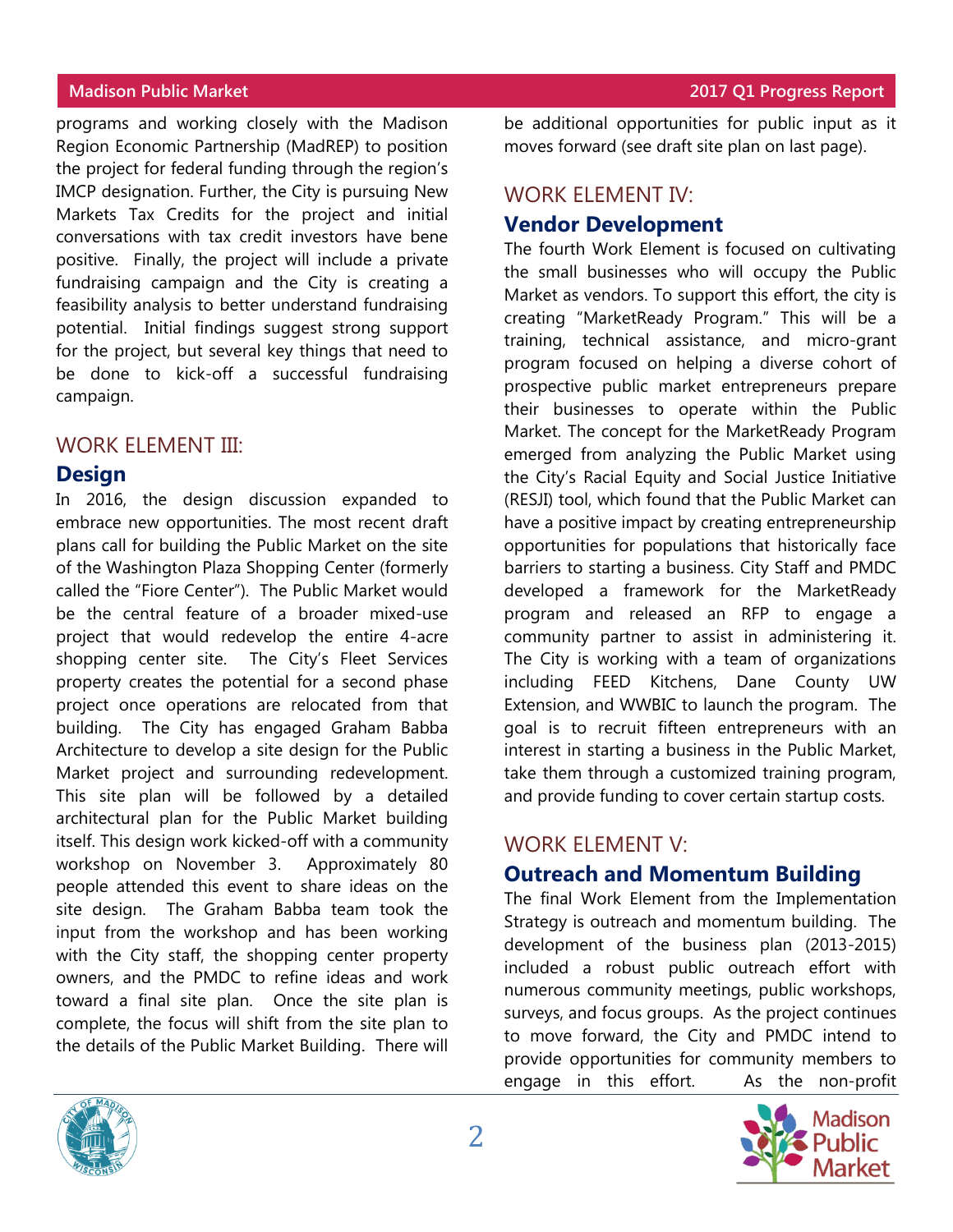organization ramps up, that group will gradually take-on outreach responsibilities. In addition, there is a newly-formed citizen group called "Friends of the Public Market" that has taken some initial steps to be an outside voice for the project.

# **Public Market Equity Analysis**

As part of the business planning process, the City used an analysis tool developed by the City's Racial Equity and Social Justice Initiative (RESJI) team to evaluate how the Public Market project could create economic opportunities for low income populations and communities of color in Madison. The equity analysis included ten recommendations that are being incorporated into the process of implementation, which are summarized below.

- **Recommendation #1:** Focus on making the Public Market successful as a place for small startup businesses and create a training and grant program for diverse entrepreneurs interested in becoming vendors.
- **Recommendation #2:** Be culturally aware, get diverse input, and look globally for inspiration
- **Recommendation #3:** Incorporate Story Telling and Madison History through Interpretive displays highlighting the City's cultural diversity, today and in its past
- **Recommendation #4:** Conduct a thorough and highly-personal vendor outreach during the pre-opening stage that focuses on not only recruiting entrepreneurs but providing resources and program to prepare them
- **Recommendation #5:** Incorporate programming and outreach after opening to support vendors
- **Madison Public Market 2017 Q1 Progress Report**
	- **Recommendation #6:** Hire outreach program coordinator early in the process
	- **Recommendation #7:** Build partnerships with other organizations
	- **Recommendation #8:** Connect with other assets around the City and maintain a focus on the Market as a center point to create a stronger city-wide food system
	- **Recommendation #9:** Expand focus to other parts of the City's for related food system projects including potentially additional locations for future public markets
	- **Recommendation #10:** Codify these recommendations into any future plans, project charter, incorporation papers, operating agreements, etc. to make sure they continue to be a focus as the project moves forward.



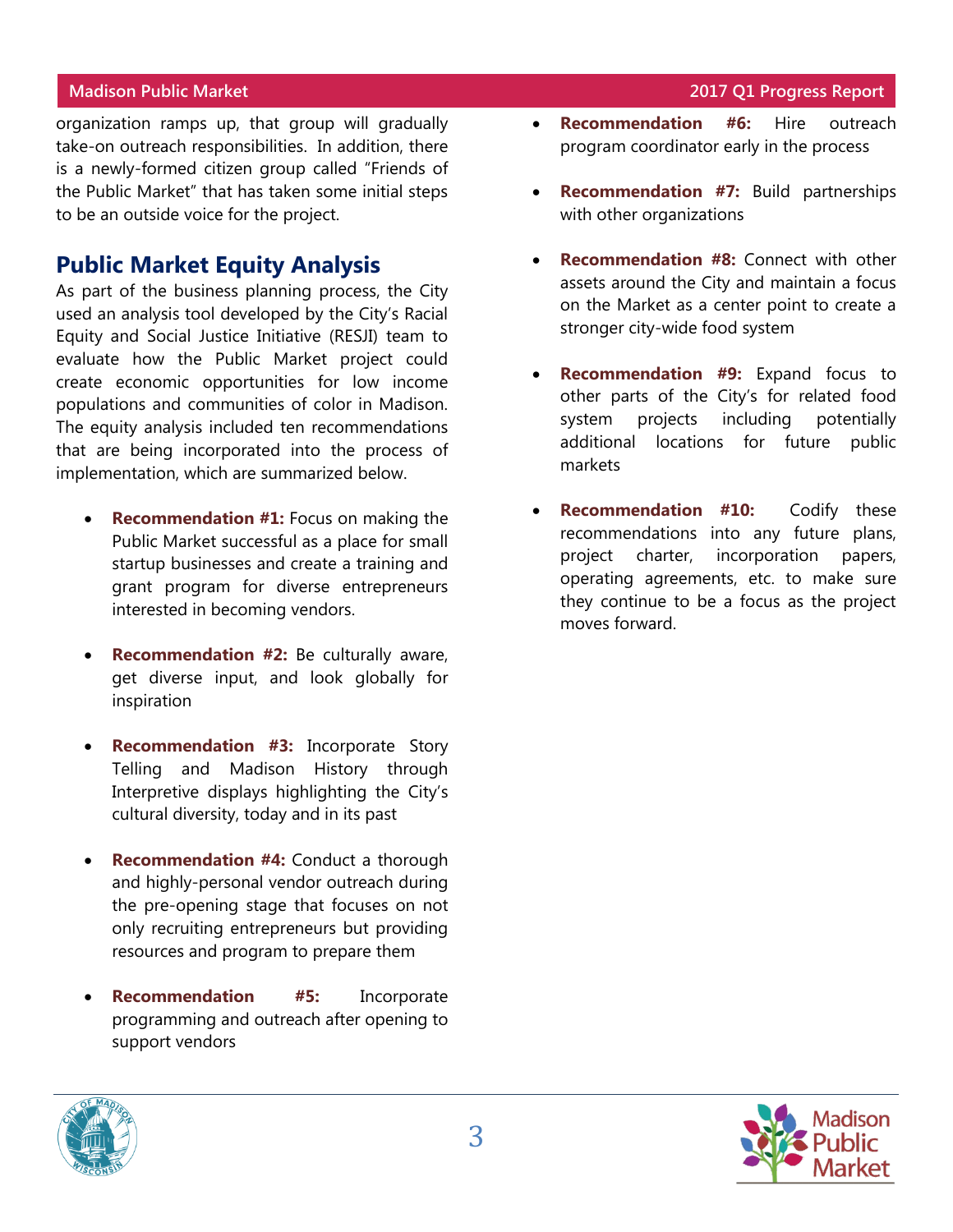# MADISON PUBLIC MARKET

# **History and Milestones**

The idea of a Madison Public Market is not new. The city has been exploring the concept for over a decade. Led by the Public Market Development Committee and with engagement of thousands of community members, the City has spent the last five years engaged in a thoughtful, highly-detailed, and step-by-step process to create a vision for a successful Madison Public Market and to bring that vision to reality. As background for people who are new to the project, the following is a chronology of key milestones that have been achieved over the last several years.

#### **PRE 2012**

For many years, Madison conducted studies exploring ideas, options, and sites for a market

#### **MAY 2012**

The Local Food Committee is created to lead the Public Market project. Anne Reynolds is elected Chair.

#### **MAY 2012 - MAY 2013**

The Committee spends first year talking with stakeholders, researching models, and studying how a Public Market could contribute Madison's food system.

#### **MAY - SEPTEMBER 2013**

Common Council authorizes engaging a consultant to develop a Business Plan for the Public Market, the City develops a scope of work, releases an RFP, and selects Project for Public Spaces (PPS) to assist.

#### **OCTOBER 29, 2013**

The business plan kicks off with interviews with key stakeholders and a public open house attended by 85 community members.



#### **JANUARY - MARCH 2014**

City conducts a vendor survey of 100 prospective public market businesses (82% "interested" or "very interested"), and a community survey completed by 2,211 residents (94% indicate support for the public market)

#### **MAY 6, 2014**

PPS releases a Phase 1 report with a recommendation to move forward. Common Council approves the report and directs City Staff and the Committee to move forward

#### **MAY – AUGUST 2014**

Four "Community Conversations" held across the City to gather input on the public market's location (attended by about 120 community members).

#### **OCTOBER 7, 2014**

PPS releases site recommendation for East Washington Ave at First Street. The Common Council adopts a resolution affirming the recommendation and directs moving forward with the business plan.

#### **OCTOBER 28 2014**

The City hosts a placemaking workshop attended by 75 people

#### **MARCH 2015**

City and PPS release a first draft of the final completed Business Plan.

#### **MAY 2015**

City's Racial Equity and Social Justice Initiative (RESJI) team evaluates the Public Market project using the Equity Tool. This includes a workshop, interviews, and data analysis. It results in 10 recommendations.

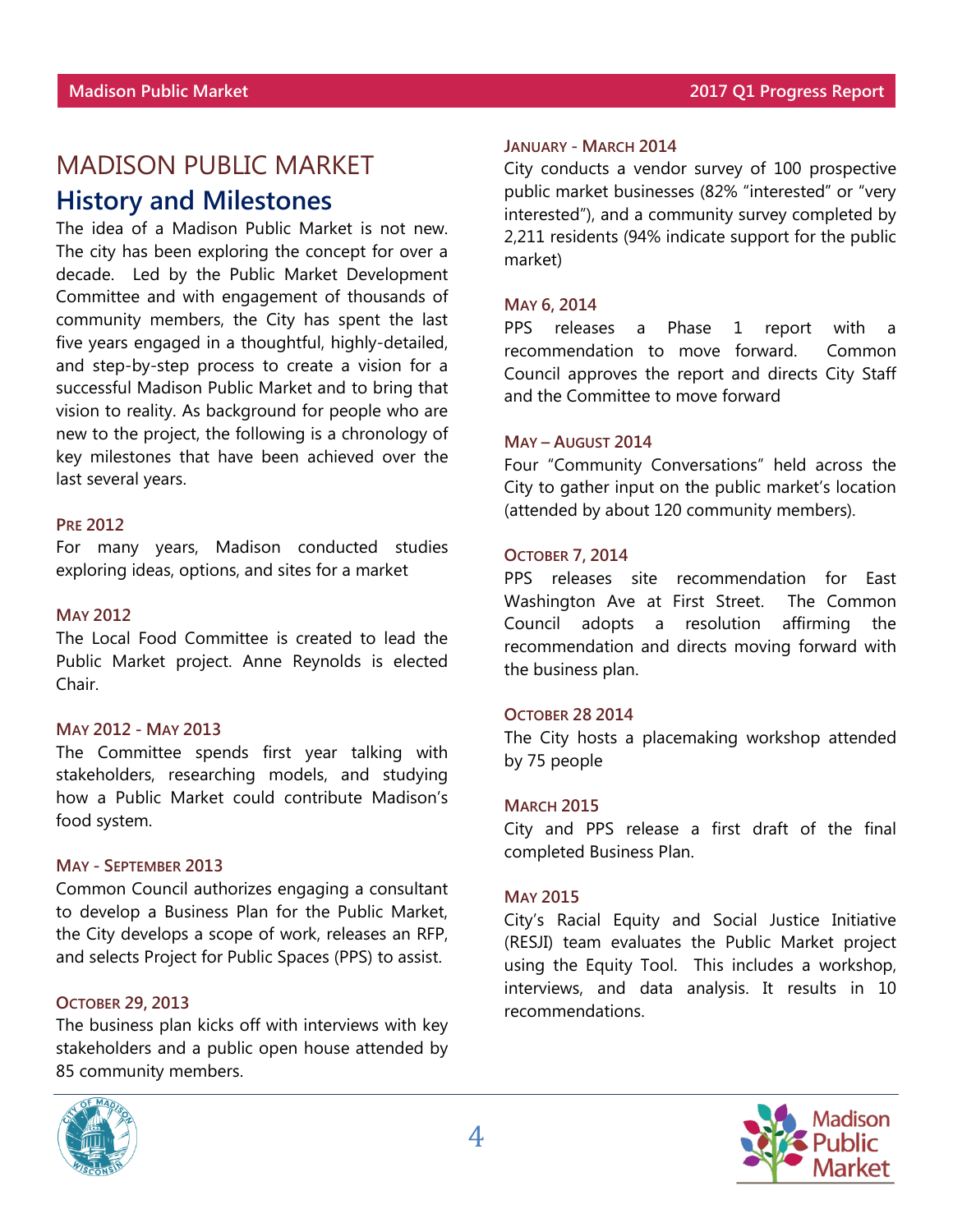#### **MAY 21, 2015**

City staff provides a Public Market briefing to the Common Council on the results of the business plan and RESJI analysis.

#### **MAY, 2015**

City hosts two community meetings: one with neighbors and one with prospective vendors to present the business plan

#### **JUNE 2015 - AUGUST 2015**

Meetings and presentations with various organizations including; Dane Buy Local, 100State, Latino Chamber of Commerce, East Side Planning Council, South Metropolitan Planning Council, and the Greater Madison Convention and Visitors Bureau.

#### **JULY 2015 - SEPTEMBER 2015**

The Public Market Business Plan is discussed at several City Committees including the Local Food Committee, Food Policy Council, the Board of Estimates, the Economic Development Committee, and Board of Public Works.

#### **OCTOBER 6, 2015**

The Madison Common Council adopts the Final Public Market Business Plan and directs City Staff and the Local Food Committee to move forward with an implementation strategy.

#### **NOVEMBER 2016 TO MARCH 2016**

Staff and Committee prepare the "Public Market Implementation Strategy" (approved by Common Council on March 15, 2016) with Five "Work Elements" to move the project forward.

#### **MAY 2016**

The Common Council passing a resolution to engage the owners of the Shopping Center at First Street and East Washington Avenue to explore the Public Market potentially being located on that property.



### **Madison Public Market 2017 Q1 Progress Report**

#### **MARCH – JUNE 2016**

Staff and Committee develop a concept for the "MarketReady Program" (training and micro-grant program for public market entrepreneurs). Council Authorizes an RFP to move forward with this program.

#### **SEPTEMBER 2016**

Graham Babba Architects selected to develop design and approved by Council

#### **NOVEMBER 3, 2016**

Public workshop to gather input on the site design for the Public Market.

#### **NOVEMBER 14, 2016**

The City's adopted capital budget authorizes funding for the Madison Public Market

#### **JANUARY 1, 2017**

By Council Resolution, the Local Food Committee's name is changed to the Public Market Development Committee

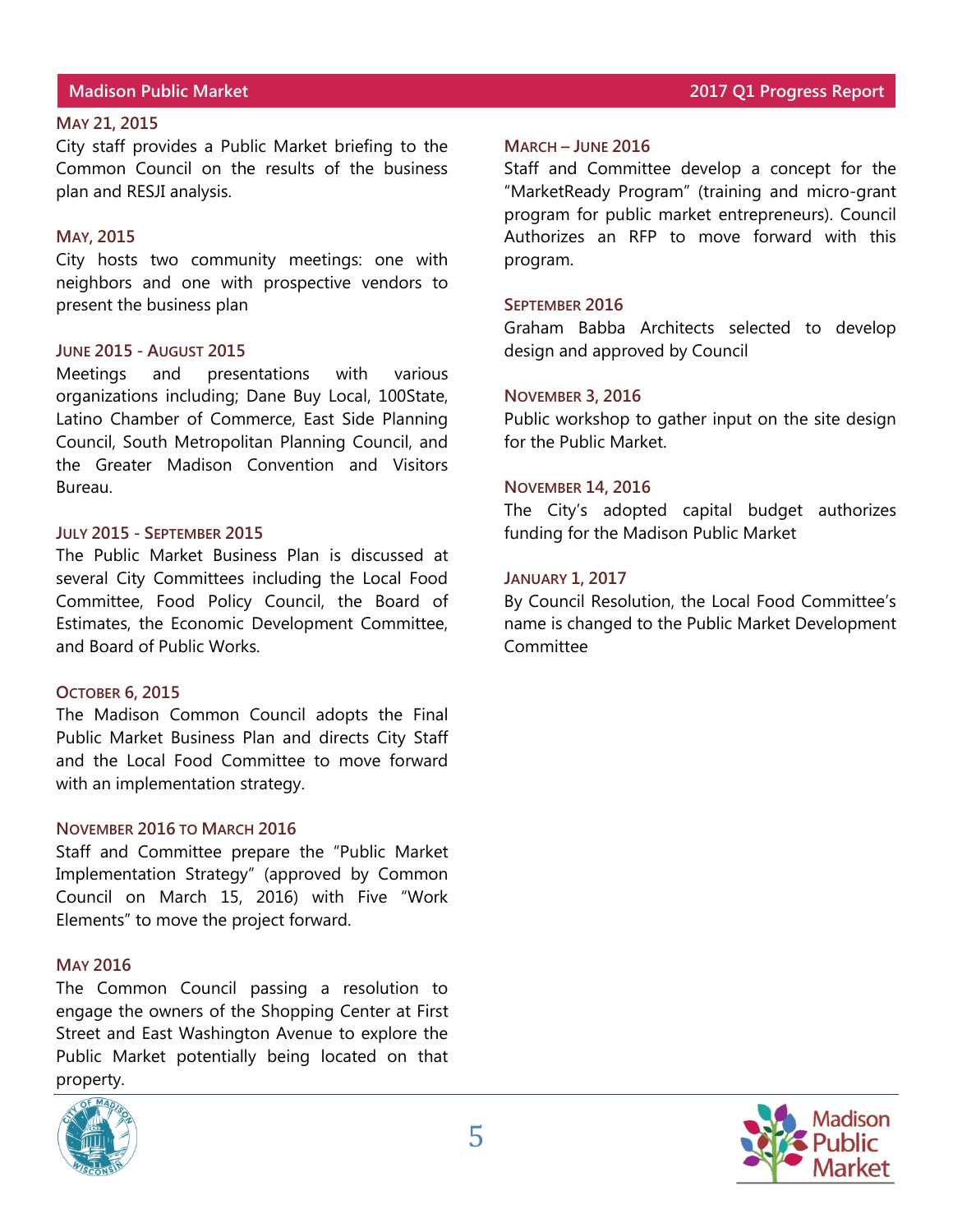# **Project Goals for 2017**

The main objective is for the Public Market to be "shovel-ready" by the end of 2017 and under construction in early 2018. To accomplish that, the following goals will be pursued:

- Support the creation of the non-profit entity that will begin leading the fundraising effort and progressively take on operational responsibilities over the project
- Develop an operating agreement to create the partnership between the non-profit entity and the City
- Continue working with potential New Markets Tax Credits investors and position the project to receive a tax credit allocation in late 2017 or early 2018
- Continue to monitor potential state and federal grants and approach the state to discuss potential resources for the project
- Support the launch of a private fundraising campaign to raise funds for the project
- Finalize a site design for the public market site and architecture for the Public Market building
- Establish a development agreement with the owners of the Washington Plaza Shopping center establishing the terms of a partnership with them to develop a multiuse public/private project.
- Launch the MarketReady program recruit a diverse pool of vendors to participate in the program, deliver a robust training and technical assistance program, and provide



- Update and finalize an operating plan for the Public Market including financial projections for its revenues and costs
- Establish pre-leases or letters of intent with prospective vendors
- Continue to engage prospective public market vendors, key stakeholders, and the community in discussions about the project through events, workshops, presentations, etc.



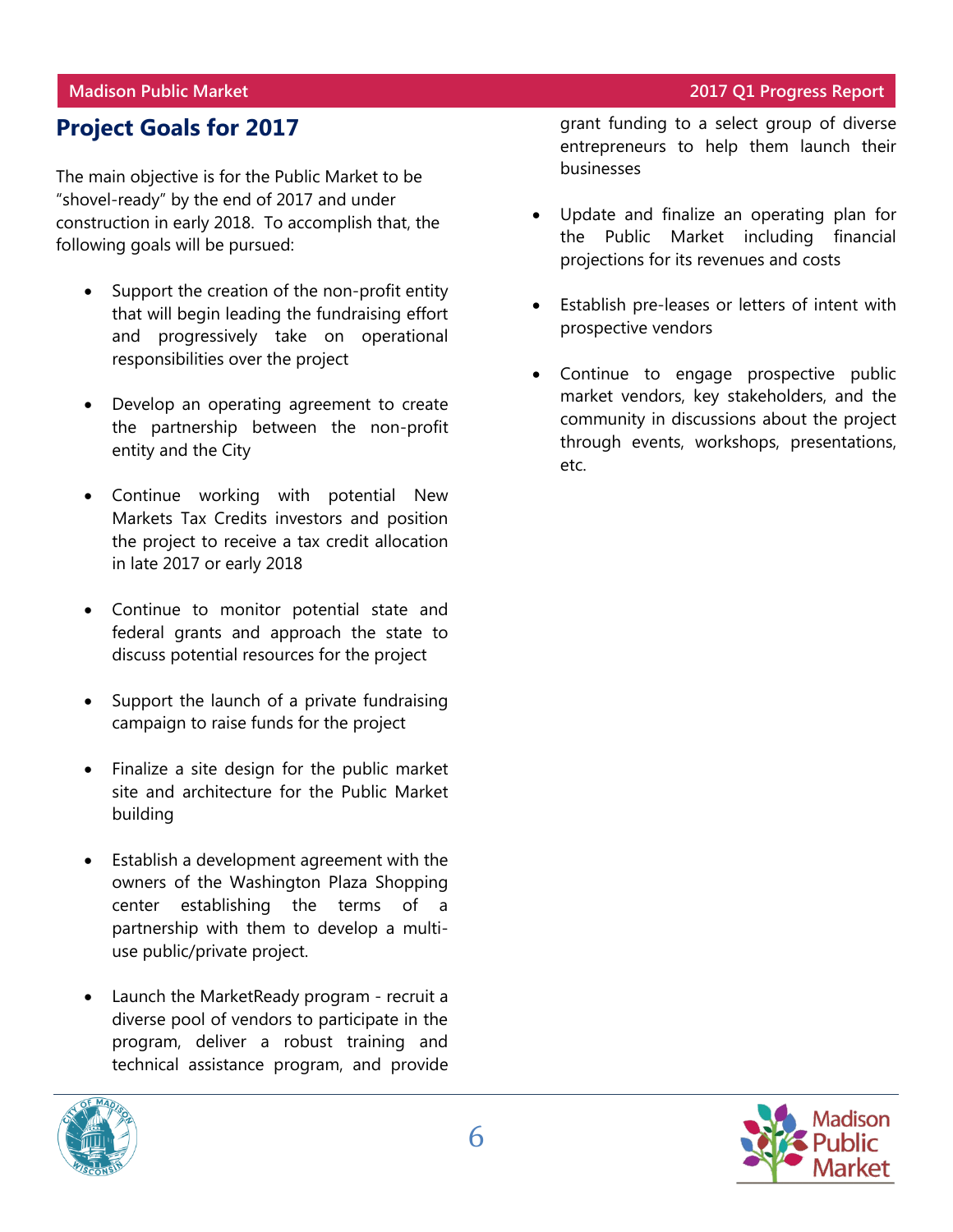# **General Project Timeline**

# **2017**

Q1

- Finalize site plan
- Recruit board for non-profit
- Finalize fundraising feasibility analysis
- Launch MarketReady Program
- Host public meeting to get additional input on architecture

Q2

- Finalize schematic architecture of Public Market building
- Create non-profit entity to take over fundraising responsibilities
- Recruit MarketReady program participants and begin training program
- Create and codify development agreement with owners of shopping center to define terms and responsibilities
- Refine operating plan for the project based on architecture

### Q3

- Create construction documents for the Public Market building
- Begin land use entitlement process for the project
- Launch fundraising campaign
- Host 'visibility events' with information tables at farmers markets, festivals etc.
- Finalize planned layout of public market space

Q4

- Finalize details of operating plan (hours of operation, rent structure, staffing, etc.)
- Complete land use entitlement process
- Get signed Letters of Intent and/or preleases with public market vendors
- Follow up with New Markets Tax Credits investors after fall allocation announcement

# **2018**

Q1

- Finalize land use approvals
- Finalize project construction budget
- Secure and package all sources of funding
- Close New Markets Tax Credits transaction
- Q2
- Release Bid documents for construction
- Engage contractors
- Begin construction

Q3

- Sign leases with tenants
- Complete staffing
- Monitor constructruction

Q4

- Monitor construction
- Continue final leasing and operations planning

# **2019**

- $Q1$
- Complete shell construction
- Work on interior finish work
- Vendor fit out of individual spaces
- Plan Grand Opening

Q2

Opening Day

Contact: Dan Kennelly City of Madison Office of Business Resources (608) 267-1968, dkennelly@cityofmadison.com www.cityofmadison.com/publicmarket





**Madison Public Market 2017 Q1 Progress Report**